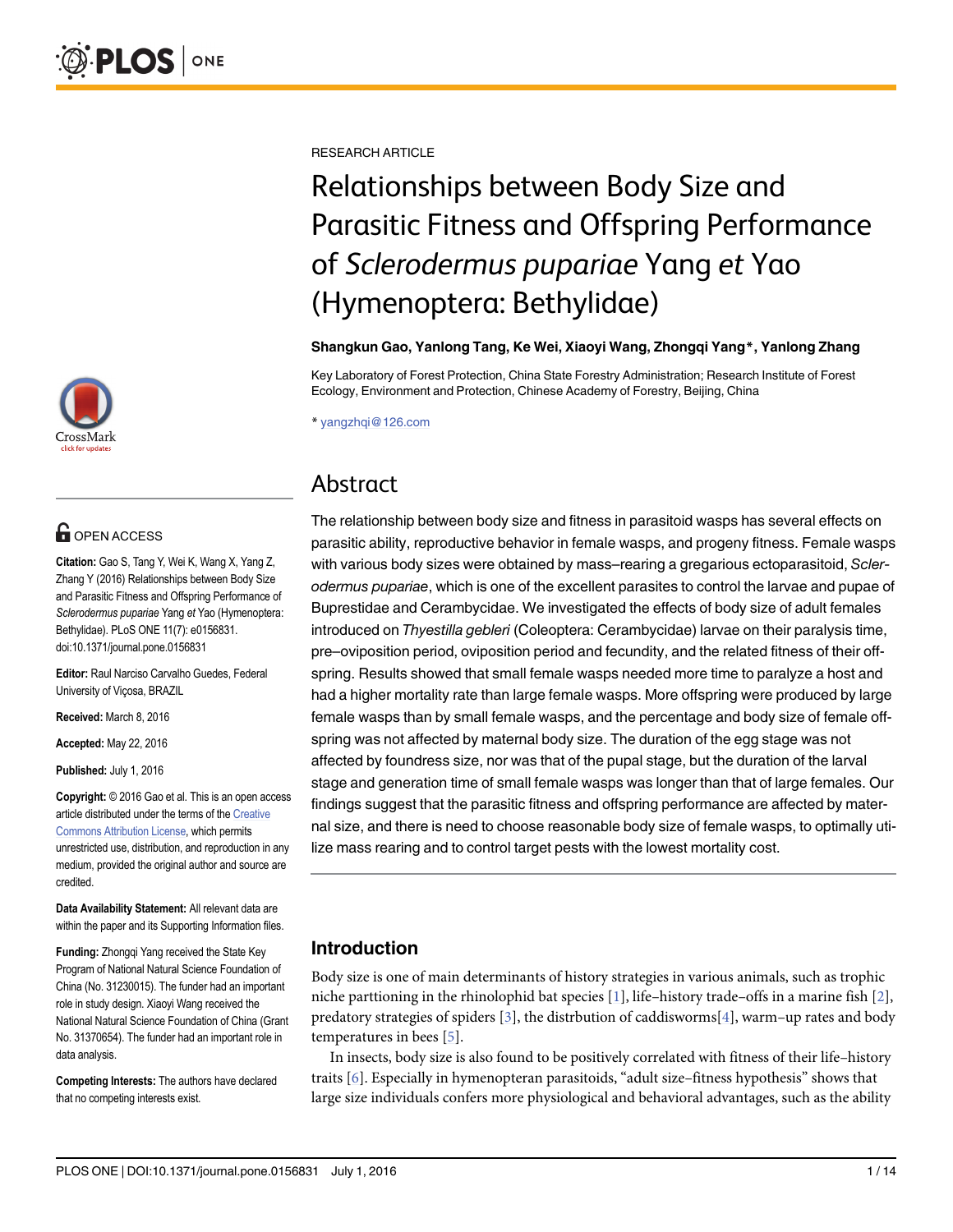<span id="page-1-0"></span>to search and subdue large, high quality hosts, lifetime fecundity, longevity and mating success, even the outcome of numerous parasitoid–host interactions, than small size congeners  $[7-11]$  $[7-11]$  $[7-11]$  $[7-11]$  $[7-11]$ . Body size is often considered as one of the most prominent fitness functions for examining resource allocation and predicting clutch size and progeny sex allocation  $[11-13]$  $[11-13]$  $[11-13]$  $[11-13]$  $[11-13]$ . The optimal phenotype in most organisms is determined by a trade–off in life–history traits [[14](#page-11-0)]. As one of phenotypes exhibited in parasitoids, body size maybe based on a trade–off between self–development and functional constraints.

Parasitoids were classified into two categories depending on attacking strategy: koinobiosis and idiobiosis. Koinobionts allow the host to continue developing and larvae usually feed within the host body, whereas idiobionts stop host development and larvae usually feed externally. Idiobionts generally produce small numbers of large anhydropic eggs, whereas koinobionts generally produce copious numbers of small. Idiobionts usually enjoy longer lifespans than koinobionts [[15](#page-11-0), [16](#page-11-0)], but lower daily rates of oviposition [[17](#page-11-0)]. Because ecophysiological selection pressures are different, offspring sizes of idiobionts are usually correlated with parasitized host sizes and development times are often uniform  $[18-21]$  $[18-21]$  $[18-21]$  $[18-21]$  $[18-21]$ , except for these fitness parameters of some idiobiont parasitoids vary with host size and host species [\[22\]](#page-11-0), whereas cases with koinobionts are much more complicated [[19](#page-11-0), [23](#page-11-0), [24](#page-11-0)].

The gregarious idiobiont ectoparasitoid Sclerodermus pupariae Yang et Yao (Hymenoptera: Bethylidae) is a recently discovered species, found in the pupa and later larva of the emerald ash borer Agrilus planipennis Fairmaire (Coleoptera: Buprestidae) in Tianjin, China [\[25\]](#page-11-0). This wasp has up to five generations per year and has excellent host–searching and host–attacking abilities, and a high proportion of female offspring. Its natural parasitic rate is as high as about 10% and it produces an average of 35 offspring (one to four males) in a single larva of A. planipennis. As it can tolerate lower temperatures, it has a potentially more extensive range of application than S. guani Xiao et Wu and S. sichuanensis Xiao, which have been widely used to control wood–boring insect pests [\[26\]](#page-11-0). Currently, S. pupariae has been used for the natural biological control of several buprestid and cerambycid pests [\[27](#page-11-0)–[29](#page-11-0)]. The female parasitoid stabbed toxins to paralyze the searched host larva with its acicular ovipositor. Because S. pupariae is a synovigenic parasitoid, then it started to clean the paralyzed host and feeded on hemlymph outflow by biting into the epidermis before oogenesis. Throughout the whole developmental duration of offspring, the mother parasitoid visited her offspring via touching her offspring with mouthparts and patting them continuously with antennae and provided care, including replacement of eggs fell off from host surface, dispersion of overlapped larvae, remove of dead or melanotic offspring far from the host and biting a hole in the cocoon for the emerging progeny [[25](#page-11-0), [27](#page-11-0)]. Adaptive learning significantly enhances the ability of S. pupariae to utilize target host larvae  $[30]$ . Except for target pests, other wood pests (buprestid and cerambycid larvae) can be used as alternative hosts for S. *pupariae* to maintain their population and thus sustain pest control in the field [[28,](#page-11-0) [29\]](#page-11-0). S. pupariae can optimize its developmental times and progeny size based on the abundance of different–sized host beetle larvae [\[31\]](#page-12-0).

With the wide application of biological control technologies, natural enemy insects mass reared on substitute hosts are an important part of biological control success [\[32\]](#page-12-0). In our laboratory, populations of S. pupariae have been bred using the substitute hosts Thyestilla gebleri Faldermann larvae for many years. The reason for using these long–horned beetle larvae is their suitable body size (0.1–0.4 mg) and weaker defense behaviors. The nutritions in a single overwintering T. gebleri larva meet a generation development of one female S. pupariae. Due to different rearing techniques, such as different female numbers introduced on one host, female wasps with obvious body size difference have been produced during the mass–rearing process. In previous studies, it has been found that many factors contributed to the generation of multiple body sizes of Sclerodermus parasitoid wasps, including maternal effects [\[33](#page-12-0), [34](#page-12-0)], population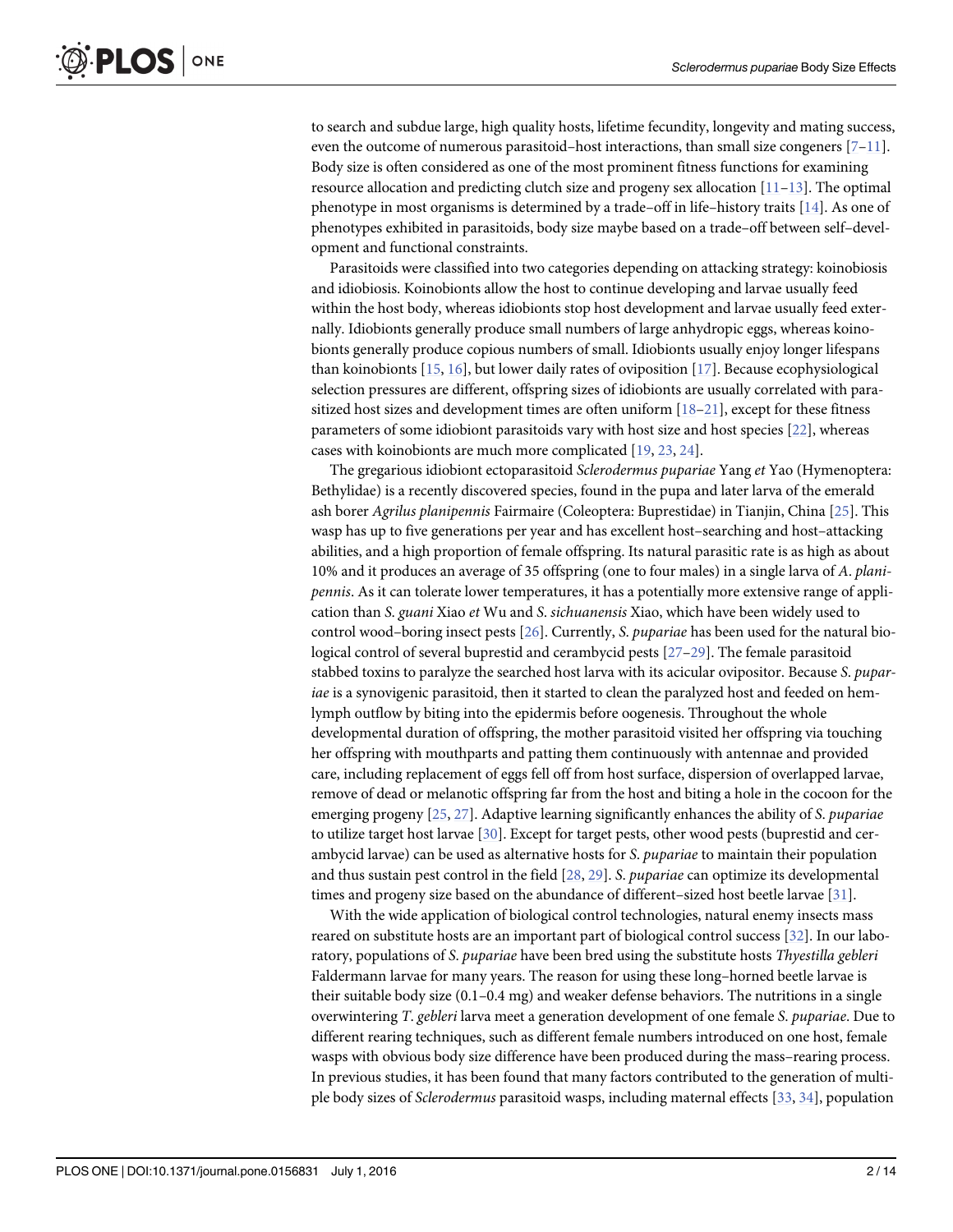<span id="page-2-0"></span>depression [\[35](#page-12-0)], parasitoid–host ratio [\[36\]](#page-12-0), maternal care [\[37](#page-12-0)], and the ability to compete for and successfully parasitize hosts [\[38\]](#page-12-0). All of the above factors, except for inheritance from mother wasps, they exert their effects indirectly through influencing host quality and nutrition.

However, little is still known about the relationship between development time on parasitoid fitness and adult size [[24](#page-11-0), [39](#page-12-0)]. Here, the aim of our study was to examine the effect of maternal body size on parasitic fitness and its offspring performance. We compared parasitism parameters of mothers (host paralysis time, pre–oviposition period, oviposition period, and fecundity), and performance parameters of their offspring (development durations, numbers of female offspring, sex ratio, and body sizes of female offspring).

## Materials and Methods

#### Experimental materials

Laboratory populations of S. pupariae that parasitize A. planipennis larvae were established from individuals collected in the late autumn of 2011 at Guangang Forest Park, Dagang District in Tianjin, China. In the laboratory, the parasitoid was reared solely on larvae of T. gebleri for thirty generations prior to the experiment to exclude any possible host source effects. The different numbers of female parasitoids (one to eight) were presented with a larval of T. gebleri, then their female offspring with various body size were selected for the experiments. All the experimental female parasitoids were taken from bloods one week after emergence, thus ensuring they were mated. Each mated parasitoid was introduced into a glass vial (diameter 1 cm, length 5 cm), containing a host larva. The vial was blocked tightly with a cotton plug. Then, they were placed in plastic boxes ( $12 \times 7 \times 5$  cm) and maintained at  $25 \pm 5^{\circ}$ C, 60-70% relative humidity, under a light: dark regime of 10:14 h.

After introduction into the vial, some individuals immediately started stinging the host, whereas others moved over the cotton plug to escape. Females stabbed at the end of host's abdomen with their acicular ovipositor, and secreted toxins to paralyze the host larvae. The host was considered paralyzed when it stopped struggling and the head capsules remained motionless. Then female wasps started to clean the paralyzed host and absorb hemolymph outflow via biting into the epidermis near the palate. Wasps gave priority to laying eggs on the inter–segmental membranes of the host, and continued laying eggs until the entire host was covered with eggs. During the developmental duration of offspring, the mothers provided care and did not leave until progeny emergence.

The T. gebleri larvae used as a substitute host in mass rearing S. pupariae were collected from Tianjin, China. It mainly attacks fiber crops and overwinters as larvae in the roots of hosts in Tianjin. The collected overwintering larvae were stored at 5°C to maintain them alive and fresh. Host larvae were weighted using an analytical balance (sensitivity 0.1mg), and a total of 111 larvae (200.0 – 240mg) were chosen and randomly separated into individual vials (diameter 1 cm, length 6 cm,). Although there was a 40 mg variation among the hosts used, our preliminary test (R Foundation for Statistical Computing) indicated that the relationships between host weight and parasitic parameters (host paralysis time, pre–oviposition period, oviposition period, fecundity, development durations of offspring, numbers of female offspring, sex ratio, and body sizes of female offspring) were not significant (i.e. paralysis time:  $F = 4.02$ ,  $df = 1$ , 93,  $P = 0.417$ , and we were effectively treating host size as a constant.

All necessary permits were obtained for the described field studies. The Guangang Forest Park is managed directly by the government of Dagang District, Tianjin Municipality, China. The secretary of the department of forestation, Guangang Forest Park, named Gui-jun Liu have issued the permission for field studies. All the samples of this study did not involve endangered or protected species.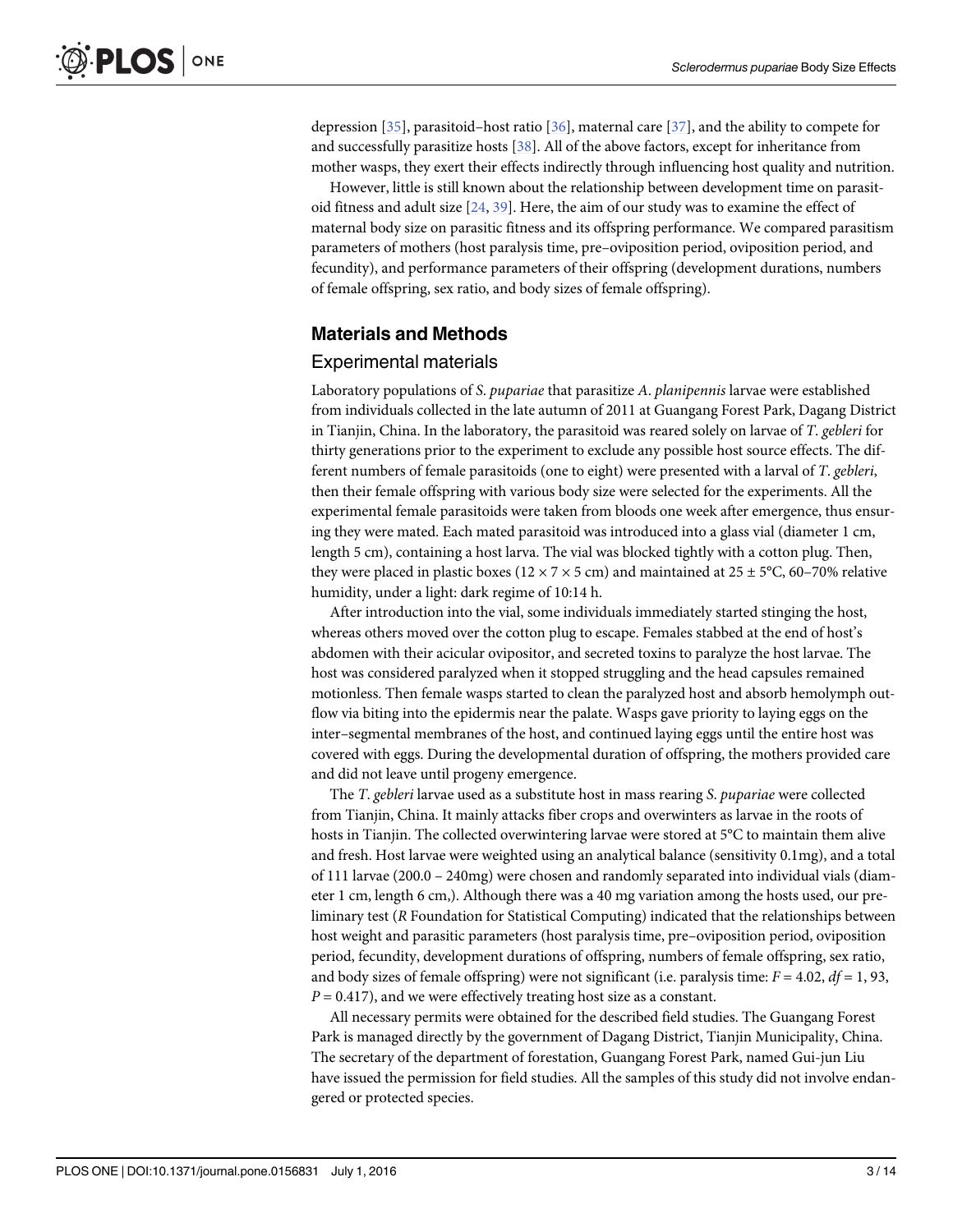# Body size experiments

Each female wasp was led into a capillary glass tube (diameter 1 cm, length 5 cm,) and the body length measured with a micrometer mounted on a stereo-microscope (sensitivity of 0.001 mm). Body size was measured as the length from the head to the tip of the abdomen. A total of 111 mated females with a range of body size from 2.0 mm to 3.2 mm were chosen and separated into three classes based on length increments of approximately 0.40 mm. We used three groups: small (2.00–2.39 mm), medium (2.40–2.79 mm), large (2.80–3.2 mm) with 41, 47 and 23 individuals (replicates) for each group respectively. Each female was inoculated in a vial containing a single T. gebleri larva. The opening of each vial was blocked with a cotton plug. All vials were maintained in an artificial–climate chamber at the same conditions as the female wasps were bred ( $25 \pm 5^{\circ}$ C, 60-70% relative humidity, under a light: dark regime of 10:14 h).

Adult and offspring performance were recorded for 30–40 days after the female wasps were introduced. The paralysis time (days), pre–oviposition period (days), oviposition period (days), fecundity (number of offspring wasps that emerged) and time (days) offspring spent at the egg, larval, and pupal stages were observed and recorded under a stereo–microscope every 12 h. All parasitized hosts were monitored twice a day under a microscope. We recorded the period between inoculation and the first wasp sting (to the host) and the onset of paralysis in host larvae as host paralysis time. The pre–oviposition period of adult females was defined as the time from host paralysis to first reproduction. The oviposition period was defined as the time between the first and last eggs laid. The developmental duration of parasitoid offspring (oviposition to emergence) were recorded for each replicate. The duration of the egg stage was calculated as the time interval between the laying of the first egg laid and the first larval emergence. The duration of the larval stage was identified as the period between the emergence of the first larva and the first cocoon. The duration of the pupal stage was defined as the time interval between the emergence of the first cocoon and the first adult. The developmental duration of offspring was calculated as the time from eggs to adults. Generation time was calculated as the total time from the foundress's sting to the emergence of her adult offspring. Other offspring performance characteristics were average body size of 15 emerged adults randomly selected from each group and the sex ratio (proportion of females). Mortality was assessed daily and deteriorated hosts were excluded.

# Data analysis and statistics

Statistical analyses were performed using GraphPad Prism version 5.0 for Windows (Graph-Pad Software, San Diego, CA). Kaplan–Meier survival curves between the cumulative survival percentages and adult parasitoid reproduction times (paralysis time, pre–oviposition period and oviposition period) were conducted and the log–rank tests were used to assess their differences in the three treatments (foundress body sizes). Analyses of variance (ANOVA), followed by Tukey's separation of means test, were used to compare body size of foundresses, the developmental duration of offspring, generation time (male and female wasps) and sex ratio in three treatments. Chi–square test was used to compare the performance of female wasps when attacking host larvae. Regression analyses were used to describe the various relationships between fecundity (number of offspring emerged), numbers of female offspring, body size of female offspring and body size of foundresses arcsine square root transformation was applied to the percentage–based data (sex ratio), and the transformed data were used for analysis.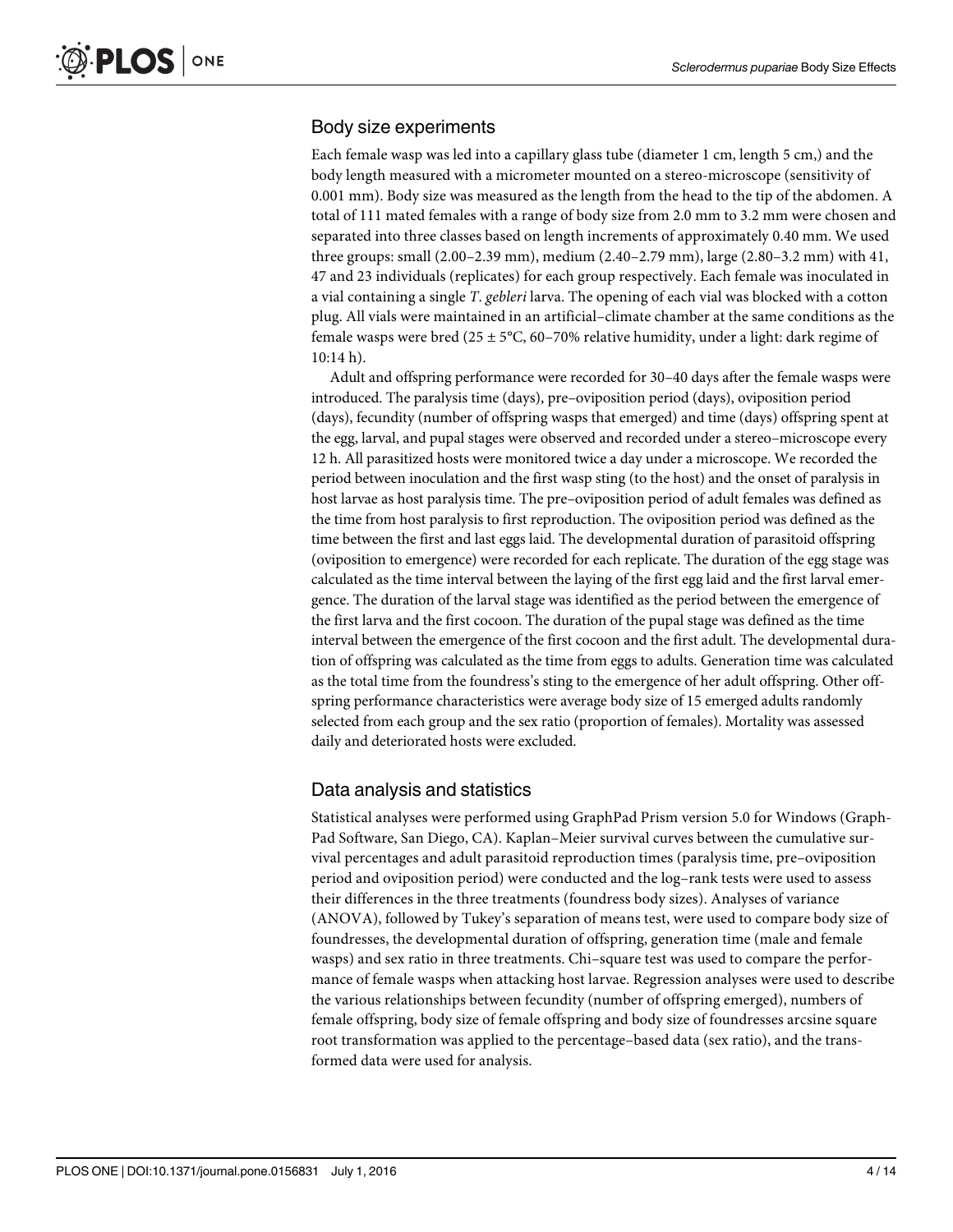## <span id="page-4-0"></span>**Results**

#### Adult performance with various body sizes

The three groups of foundresses had significantly different body sizes ( $F = 298.3$ ,  $df = 2$ , 108,  $P < 0.0001$ ). Averages for each group were:  $3.06 \pm 0.18$  (large),  $2.59 \pm 0.09$  (medium), and  $2.31 \pm 0.10$  (small).

Adult performance of female wasps varied significantly among the three size classes (Table 1), as indicated by mortality (*Chi–square* = 7.29,  $df = 2$ ,  $P = 0.03$ ). The cumulative percentages of paralyzed hosts as paralysis time progressed were determined ([Fig 1A](#page-6-0)). Small female wasps took significantly more time to paralyze hosts (*Chi–square* = 9.42,  $df = 2$ ,  $P < 0.05$ ) and had much higher mortality than larger female wasps when attacking the host larvae (Chi–square = 7.29,  $df = 2$ ,  $P = 0.03$ ) (Table 1). However, once host larvae were paralyzed, all sizes of female wasps could oviposit (*Chi–square* = 0.55,  $df = 2$ ,  $P = 0.76$ ) (<u>Table 1</u>) and their offspring could develop to adults with no differences among large, medium, small treatments (*Chi–square* = 2.03,  $df = 2$ ,  $P = 0.36$ ) (Table 1). The pre–oviposition and oviposition periods had no significant difference among the three groups ([Fig 1B](#page-6-0), Chi–square = 4.75,  $df = 2$ ,  $P = 0.09$ ; [Fig 1C,](#page-6-0) Chi–square = 2.26, df = 2, P = 0.32).

Furthermore, the fecundity (numbers of offspring emerged) of large female wasps was significantly higher than that of small female wasps ( $F = 6.38$ ,  $df = 2$ , 76,  $P = 0.003$ ). Results from regression analysis showed a significant linear relationship between fecundity and body size of female wasps ( $F = 13.53$ ,  $df = 1, 77$ ,  $P < 0.0001$ ), the number of progeny significantly increased with mother body sizes [\(Fig 2\)](#page-6-0).

#### Offspring performance

Numbers and body size of female offspring regressed with foundresses size, showing that the number of female offspring had a significant linear correlation with the body size of foundresses ( $F = 4.75$ ,  $df = 1, 76$ ,  $P = 0.032$ ), but not with body size of their daughters ( $F = 0.006$ ,  $df = 1$ , 76, P = 0.94). Large female wasps produced more daughters ([Fig 3A](#page-8-0)), and body sizes of adult offspring produced by small mothers were the same as those produced by larger mothers [\(Fig 3C](#page-8-0)). Offspring sex ratios (the percentage of female wasps) were all strongly female–biased, with no difference among the three foundress size classes ( $F = 2.03$ ,  $df = 2$ , 75,  $P = 0.14$ ) [\(Fig 3B\)](#page-8-0).

The duration of the egg stage was not affected by foundress size  $(F = 0.41, df = 2, 77,$  $P = 0.66$ ), nor was that of the pupal stage (male:  $F = 0.33$ ,  $df = 2, 75$ ,  $P = 0.72$ ; female:  $F = 2.92$ ,  $df = 2$ , 75, P = 0.06) [\(Table 2\)](#page-8-0), but the duration of the larval stage differed significantly between offspring of small and large females: offspring produced by small female wasps needed more time to complete larval stage than offspring produced by large females ( $F = 3.80$ ,  $df = 2, 77$ ,

| Table 1. Costs to females of Sclerodermus pupariae of attacking Thyestilla gebleri larvae. |  |  |
|--------------------------------------------------------------------------------------------|--|--|
|                                                                                            |  |  |

|                     | Number     | <b>Proportion</b> | Proportion           | Proportion                    |
|---------------------|------------|-------------------|----------------------|-------------------------------|
|                     | Replicates | Wasps dead        | Wasps that laid eggs | Wasps whose offspring emerged |
| <b>Small wasps</b>  | 41         | 10/41a            | 28/31a               | 26/28 a                       |
| <b>Medium wasps</b> | 47         | 6/47 b            | 38/41a               | 35/38a                        |
| Large wasps         | 23         | 0/23c             | 22/23a               | 18/22 a                       |
| Chi-square          |            | 7.29              | 0.55                 | 2.03                          |
| P                   |            | 0.03              | 0.76                 | 0.36                          |

Different letters indicate significant differences at P < 0.05 (Chi–square test).

doi:10.1371/journal.pone.0156831.t001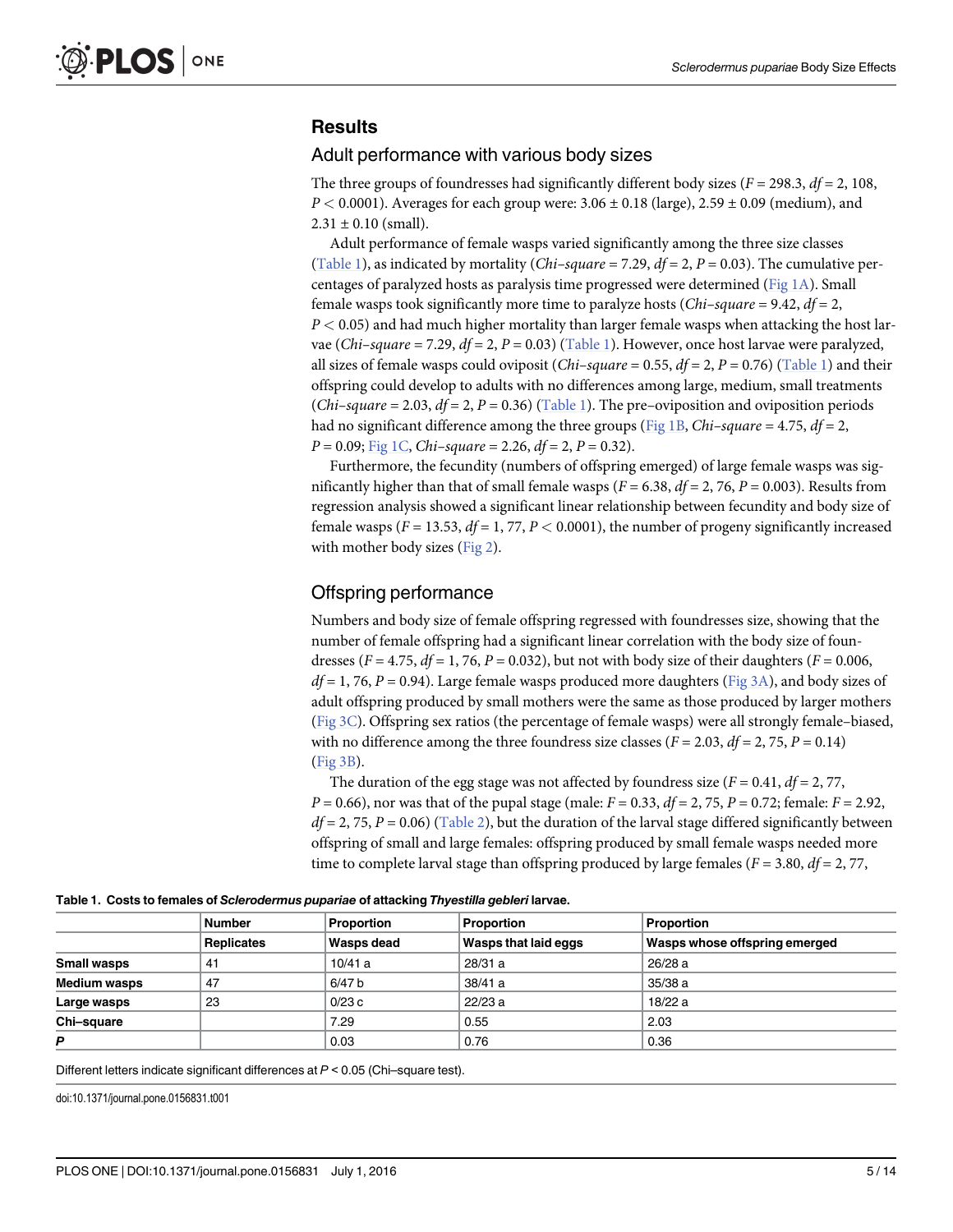

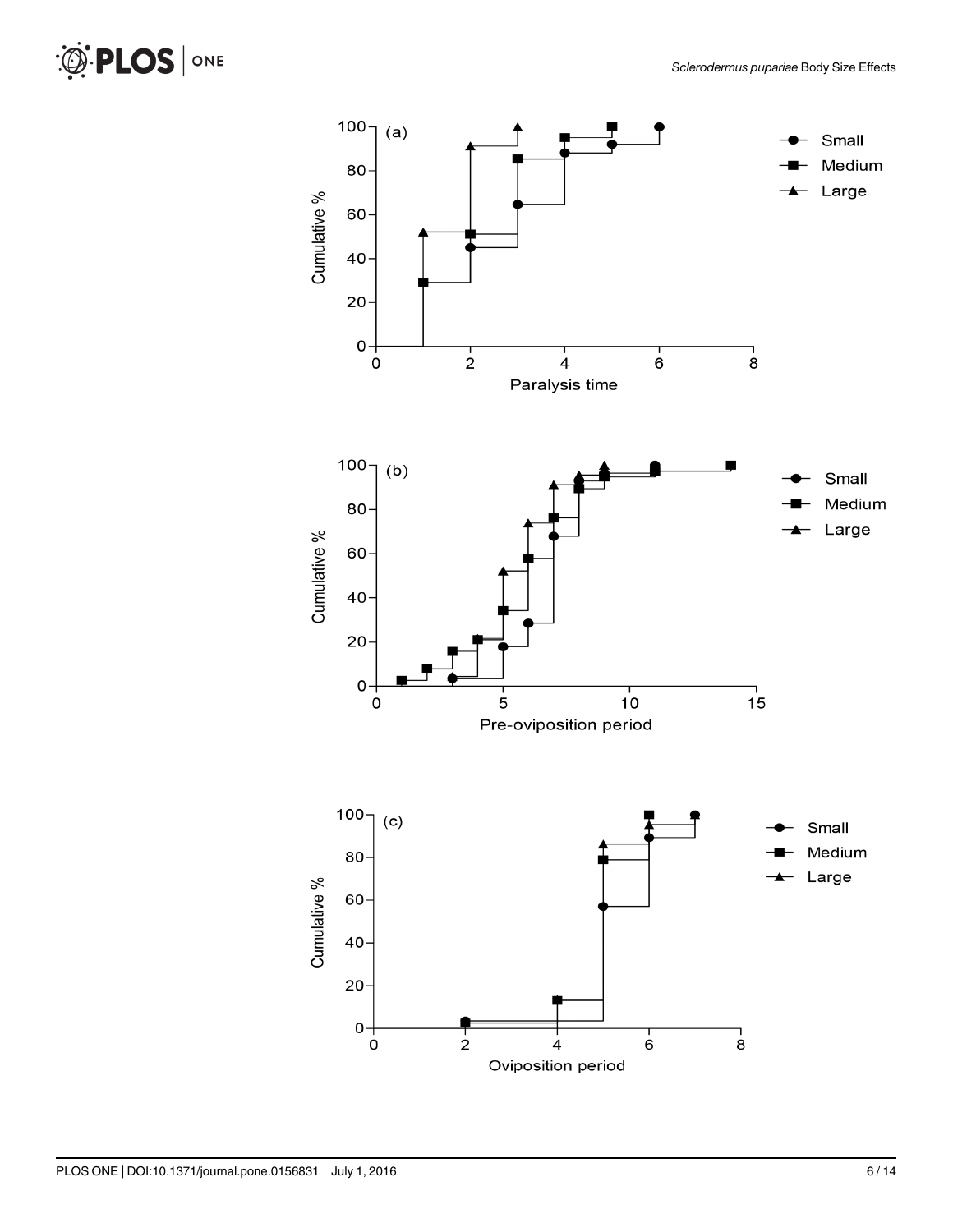<span id="page-6-0"></span>[Fig 1. T](#page-4-0)he reproduction time of Sclerodermus pupariae with various body sizes. (a) paralysis time (Chisquare =  $9.424$ ,  $df = 2$ ,  $P = 0.009$ ), (b) pre–oviposition period (Chi–square =  $4.75$ ,  $df = 2$ ,  $P = 0.093$ ), and (c) oviposition period (Chi–square =  $2.258$ , df =  $2, P = 0.323$ ) (Log–rank test).

doi:10.1371/journal.pone.0156831.g001

 $P = 0.03$ ) [\(Table 2\)](#page-8-0). The total developmental duration of neither males nor females were not affected by the differences between their larval stages (male:  $F = 0.77$ ,  $df = 2$ , 75,  $P = 0.47$ ; female:  $F = 0.87$ ,  $df = 2$ , 75,  $P = 0.42$ ). The apparent contradiction is explained by the large standard error at each stage.

#### Generation time of Sclerodermus pupariae

The time to complete development of one generation was approximately one month and differed significantly between treatments [\(Table 2](#page-8-0)). The generation time of small female wasps was significantly longer than that of large females (male:  $F = 6.06$ ,  $df = 2$ , 75,  $P = 0.004$ ; female:  $F = 7.39, df = 2, 75, P = 0.001$ .

#### **Discussion**

As they are widely used to control small and medium long–horned beetle larvae, bethylid parasitoids mass–reared on substitute hosts are an important part of successfully biological control. In the field, parasitoids avoided produce superfluous or feeble offspring depending on host size and host quality. However, due to the limited space and suboptimal inoculation proportions during the process of artificial reproduction, the parasitic efficiency of idiobiont adults and the fitness of offspring would be directly affected. In our study, small female wasps (< 2.4 mm) were found when parasitoid–host (T. gebleri larvae weighted 200.0–240.0 mg) ratios were more than 4:1 [[40](#page-12-0)]. An optimal inoculation proportion depends on host species, body size, stage, mobility, behavior, and nutritional quality of the substitute host [\[41\]](#page-12-0). In the studies of congeneric S. guani, when it was reared on Tenebrio molitor Linnaeus, Ptilineurus marmoratus Reitter and Saperda populnea (Linnaeus), the optimal parasitoid–host ratios were 2:1, 4:3 and 1:5, respectively  $[42-44]$  $[42-44]$  $[42-44]$  $[42-44]$ . Once beyond the optimal ratios, small body size of offspring may be produced since the limited host nutrition and excessive eggs.



[Fig 2. R](#page-4-0)elationship between body size of female wasps and fecundity (number of offspring emerged). Effect of body size on fecundity (number of offspring emerged) is significant ( $y = 25.434x - 21.136$ ,  $R<sup>2</sup> =$  $0.1495, F = 13.53, df = 1, 77, P < 0.0001$ .

doi:10.1371/journal.pone.0156831.g002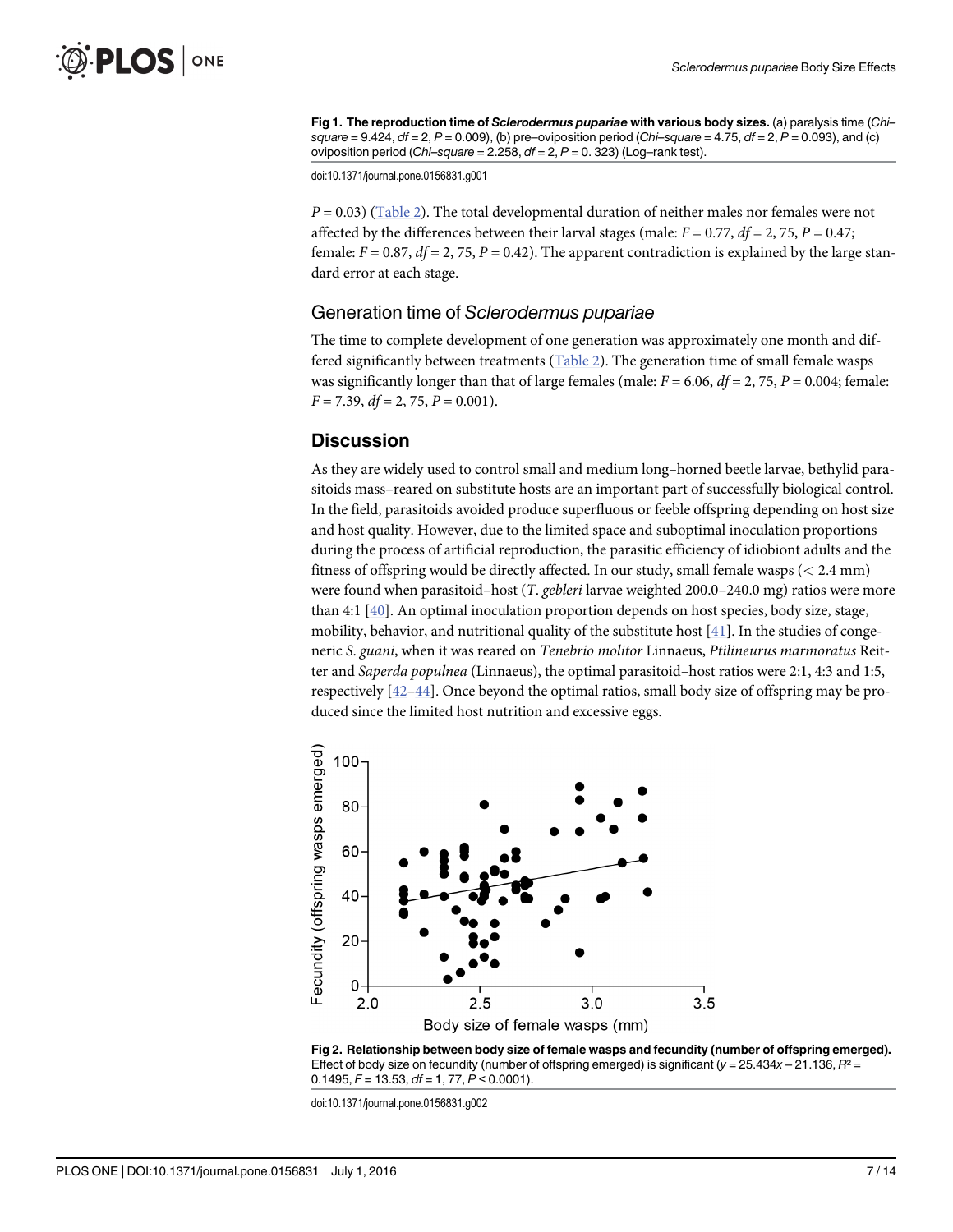

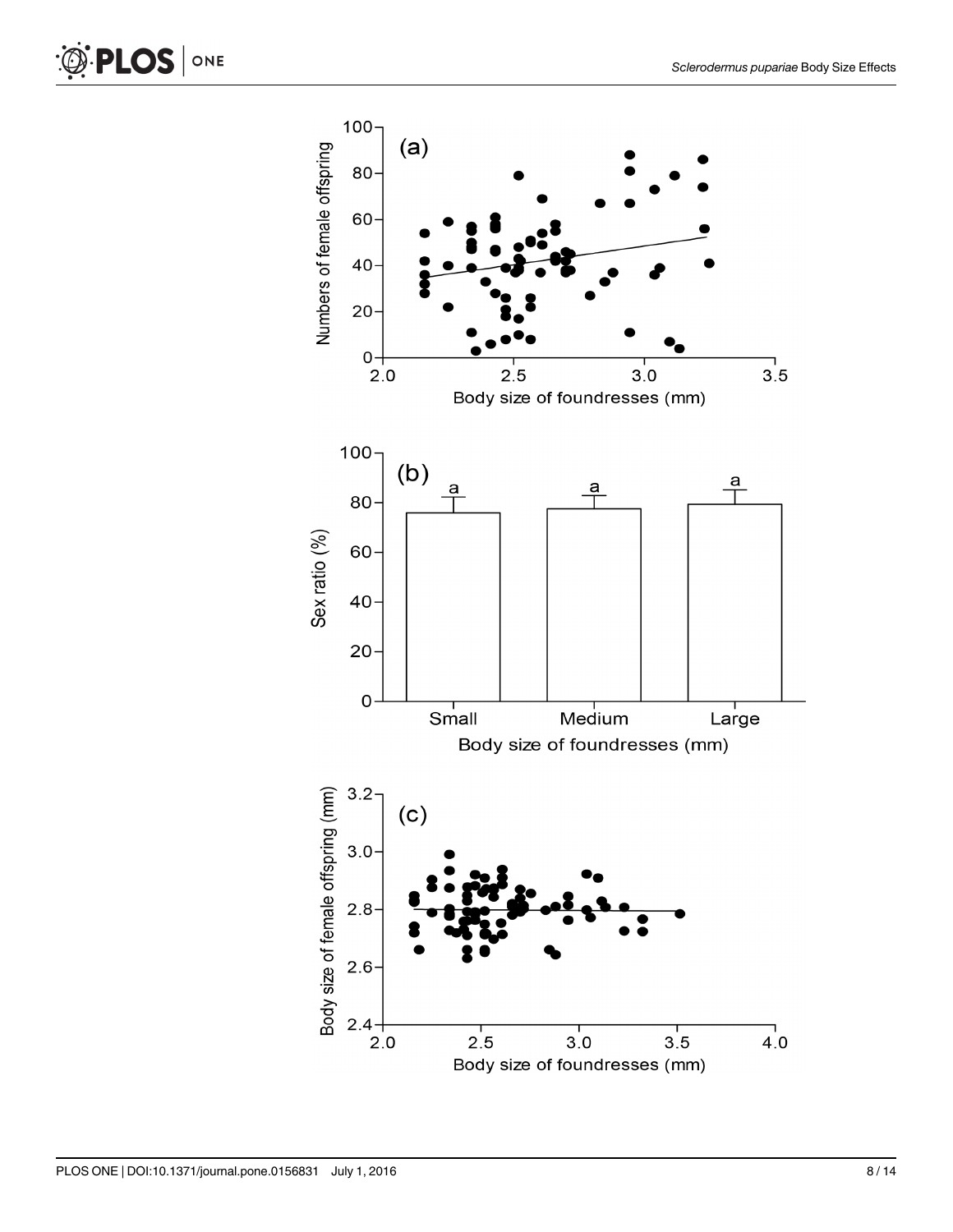<span id="page-8-0"></span>[Fig 3. O](#page-4-0)ffspring performance of Sclerodermus pupariae with mothers of various body sizes. (a) numbers of female offspring (y = 16.394x – 0.7234,  $R^2 = 0.0581$ ,  $F = 4.75$ ,  $d^2 = 1$ , 76,  $P = 0.032$ ), (b) sex ratio (proportion of females) ( $F = 2.03$ ,  $df = 2$ , 75,  $P = 0.14$ ), (c) body size of female offspring ( $y = -0.0024x$ numbers of female offs<br>(proportion of females)<br>+ 2.8051,  $R$ <sup>2</sup> = 8 × 10<sup>−5</sup>  $+2.8051$ ,  $R^2 = 8 \times 10^{-5}$ ,  $F = 0.006$ ,  $df = 1$ , 76,  $P = 0.94$ ). Bars indicate standard errors and different letters indicate significant differences at  $P \le 0.05$  with Tukey's multiple comparison (ANOVA).

doi:10.1371/journal.pone.0156831.g003

Because the host represents a finite resource, the fitness of a female parasitoid is partly determined by which she finds and parasitizes hosts [[7\]](#page-10-0). Some field studies have shown that larger females are more likely than their smaller conspecifics to find hosts  $[45, 46]$  $[45, 46]$  $[45, 46]$  $[45, 46]$  $[45, 46]$  and to parasitize better quality (bigger) hosts  $[47]$ . Their parasitic abilities are also defined in terms of their "resource–holding potentials"  $[48]$ . These potentials, such as "fighting ability," are intrinsic to the individual and are likely to increase with body size. In our study, small females had a higher cost than large females when attacking and conquering floundering hosts with same body size, reflected in higher mortality rate (small: 10/41; large: 0/23), longer paralysis time (small: 2.4 d; large: 1.67 d), and a lower parasitic success rate (small: 26/41; large: 18/23). On the contrary, if they encounter bigger or more active hosts, large females have greater advantages to subdue them than do smaller females.

Generally, large female parasitoids have greater reproductive potential because of larger volume of the spermatheca than small female. In our results, the brood size produced by large female (mean: 58.2) was also significantly larger than small females (mean: 42.2). Because the duration of pre–oviposition periods of various body size females were no significant difference [S2B Fig.](#page-10-0), showing their host–feeding time were similar. It showed that large females did not store more sperm in a single mating, but they stored more resources and energy for reproduction than smaller female individuals [[49,](#page-12-0) [50](#page-12-0)]. Moreover, other studies suggested that maternal body size does not influence the amount of sperm stored, but may be positively correlated with efficient management of the supply and transport of sperm [[51](#page-12-0)].

The influences of maternal size on their offsprings' sex ratio are not paid enough attention and only a few findings point that larger females produce a larger proportion of daughters [\[52](#page-12-0)– [54\]](#page-12-0). This result may be explained by an adaptive sex ratio adjustment theory [\[55](#page-12-0)], because larger mothers are more likely to have an opportunity to acquire large, high–quality hosts that are better suited for the production of daughters, which they can more successfully exploit hosts [\[53,](#page-12-0) [54\]](#page-12-0). But in our study, there were little differences among test host larvae in body size and quality, so we concluded that the sex ratio of S. pupariae did not match the adjustment theory. Taylor (1981) reported that natural selection would cause the sex ratio of the mother parasitoid's offspring to be biased towards the sex that competes for a limited resource more weakly than the other sex  $[56]$  $[56]$  $[56]$ . We found that the offspring of S. *pupariae* had a typically female– biased sex ratio in coordination with the local mate competition (LMC) theory, which is one of

| <b>Foundress</b><br>size | Egg stage         | Larval stage                           | <b>Pupal stage</b><br>(male) | <b>Pupal stage</b><br>(female) | <b>Developmental</b><br>duration of<br>offspring (male) | Developmental<br>duration of<br>offspring (female) | Generation<br>time of male<br>wasps | Generation<br>time of female<br>wasps |
|--------------------------|-------------------|----------------------------------------|------------------------------|--------------------------------|---------------------------------------------------------|----------------------------------------------------|-------------------------------------|---------------------------------------|
| <b>Small</b>             | $2.44 \pm 0.51$ a | $6.67 \pm 1.73a$                       | $13.96 \pm 0.77 a$           | $15.04 \pm 0.66$ a             | $22.56 \pm 3.68$ a                                      | $23.59 \pm 3.80$ a                                 | $37.60 \pm 2.96 a$                  | $38.68 \pm 3.01 a$                    |
| <b>Medium</b>            | $2.34 \pm 0.48$ a | $5.57 + 1.26$ h                        | $13.88 \pm 0.91$ a           | 14.82 + 0.87 a                 | $21.76 \pm 1.52$ a                                      | $22.71 \pm 1.95$ a                                 | $35.60 \pm 2.93 b$                  | $36.54 \pm 2.94$ b                    |
| Large                    |                   | $2.44 \pm 0.51$ a $  6.06 \pm 1.76$ ab | $13.72 \pm 1.27$ a $\vert$   | 14.44 + 0.86 a                 | $22.22 \pm 1.63$ a                                      | $22.94 \pm 1.35$ a                                 | $34.78 \pm 2.34$ b                  | $35.5 \pm 2.28$ b                     |

[Table 2.](#page-4-0) The developmental duration of offspring and generation time of Sclerodermus pupariae with various body sizes on Thyestilla gebleri larvae.

Data in the table refer to mean  $\pm$  SE. Different letters within a column indicate significant differences among treatments at  $P < 0.05$  with Tukey's multiple comparison (ANOVA).

doi:10.1371/journal.pone.0156831.t002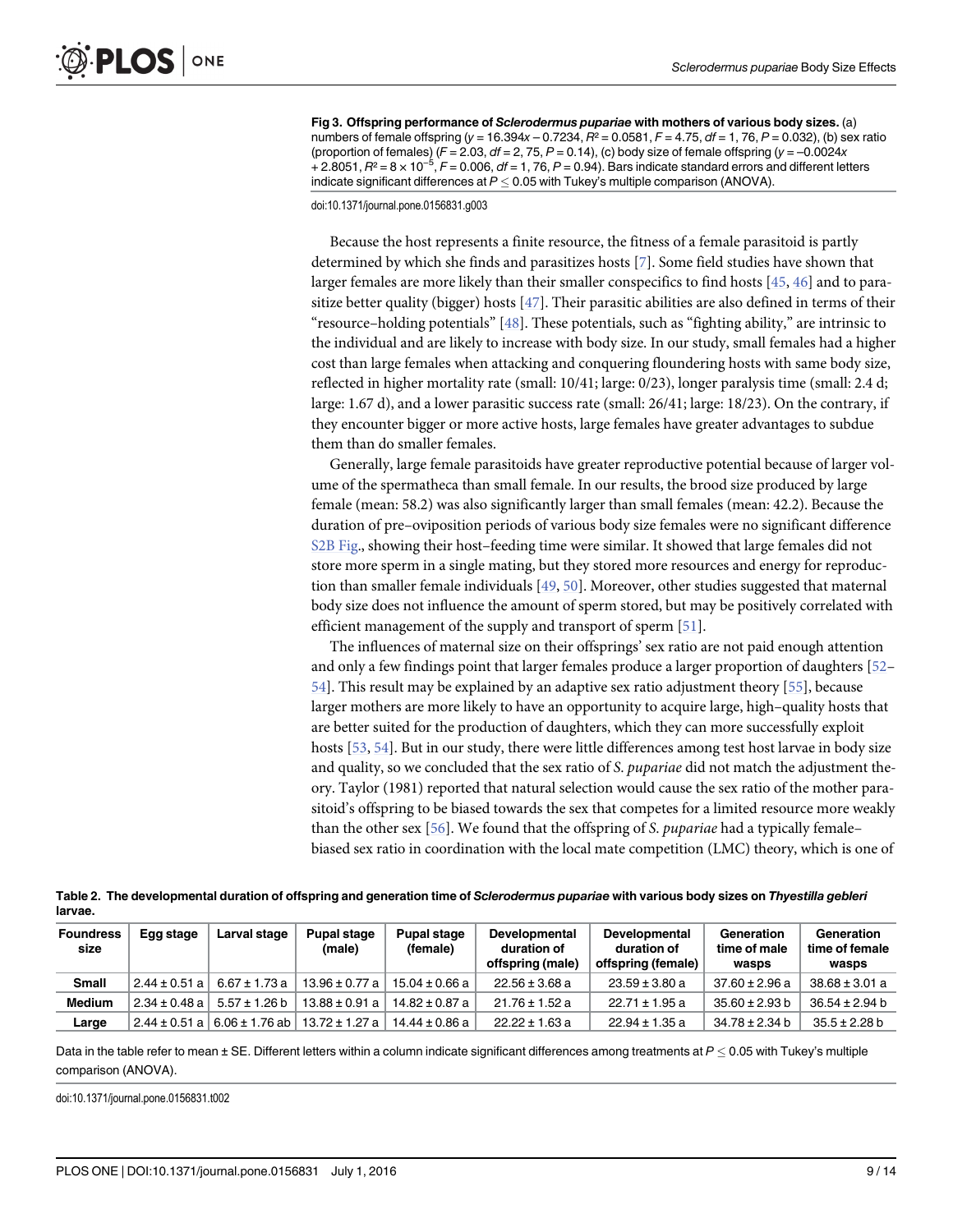<span id="page-9-0"></span>the most frequently referenced theories about the sex allocation made by parasitoids [[57](#page-13-0)–[59](#page-13-0)]. In other words, among the offspring of female S. pupariae, sons, but not daughters, competed for mates giving rise to the female–biased sex ratio. However, the female–biased sex ratios in Sclerodermus were explained by LMC, when only one foundress produced offspring on one host, but the ratios were best explained by local resource enhancement (LRE), when multiple foundress mutually exploited hosts [[60\]](#page-13-0).

To date, body size is considered to be the most prominent fitness measure in predicting clutch size and progeny resources allocation and little attention is given on the effects of development time on parasitoid fitness [[12\]](#page-11-0). Because the development of eggs and pupae were relatively 'static', there is significant relationship between adult body size and larval feeding history [\[61](#page-13-0), [62\]](#page-13-0). When the more offspring on a host produced, the greater competition for limited and shared food resources would be, which caused the growth rates of larvae to accelerate [\[60\]](#page-13-0). Then the larvae might choose for rapid development at the cost of reduced adult size [\[24,](#page-11-0) [39\]](#page-12-0). And related research showed that the combination of availably developmental duration and competition intensity of parasitoid larvae determined the amount of carry–over of resources to the pupal and adults stages [[7,](#page-10-0) [63\]](#page-13-0). In our study, we found that although numbers of offspring were positively correlated with adult body size, body sizes and the duration of the egg stage was not affected by foundress size, nor was that of the pupal stage, but the duration of the larval stage of small female wasps was longer than that of large females. The results suggested that there was close relationship between brood size and developmental rate of parasitoid larvae and the larvae of large females had a higher degree of resource carry–over than these of small females, keeping consistent with the research results of Trichogramma nubilale [[64](#page-13-0)]. Otherwise, as a gregarious parasitoid, the developmental duration of offspring produced by various body size mother wasps had no significant differences (male: 22 d; female: 23 d), showing that there were significant synchronicity in the development of offspring [[65\]](#page-13-0), such as the synchro-nicity of emergence [\[66\]](#page-13-0). Males of S. *pupariae* chew opened the cocoons of their sisters to mate with them [\[67\]](#page-13-0) and improving developmental synchronization ensured that offspring mated and spread to seek hosts in a short time. Finally, a larger female had higher care efficiency to ensure more progenies development synchronously, because when eggs and larvae fell off the host, a large mother wasp could more easily transfer them back to host body surface in time for feeding than a smaller mother can.

In S. pupariae, body sizes of female progenies were independent of their mothers, indicating that body size of the foundress was not passed on to her children, and was not a maternal effect. It had shown that parasitoids depended on their mother to assess host suitability [\[68\]](#page-13-0) and to allocate sufficient resources to each egg [\[69,](#page-13-0) [70\]](#page-13-0). Optimal clutch size theory also predicted that females produced a clutch size maximized their fitness gain per egg laid  $[7, 71]$  $[7, 71]$  $[7, 71]$  $[7, 71]$ . Furthermore, the nutrition of each host larva used in our study was adequate for the progenies of a single synovigenic parasitoid. So we suggested that the phenotypes of offspring were caused by trade– off between clutch size and body size.

Currently, inoculative and inundative releasing of mass–reared S. pupariae for biocontrol small and medium–sized beetle larvae are identified as two of the most important approaches in China. Our results indicated that parasitic efficiencies of S. pupariae could be influenced by body size of foundress via the paralysis time, generation time, fecundity and maternal care provided in larval stage of offspring, whereas body size and female proportion of progencies were not affected. So there is need to choose reasonable body size of female wasps, to optimally utilize mass rearing and to control target pests with the lowest mortality cost. Furthermore, daily fecundity of S. pupariae was not measured, so its oviposition dynamic was not captured in our study and the trade–off between egg production and reproduction. Finally, because all of our studies were performed under laboratory conditions, the abilities of parasitoids with various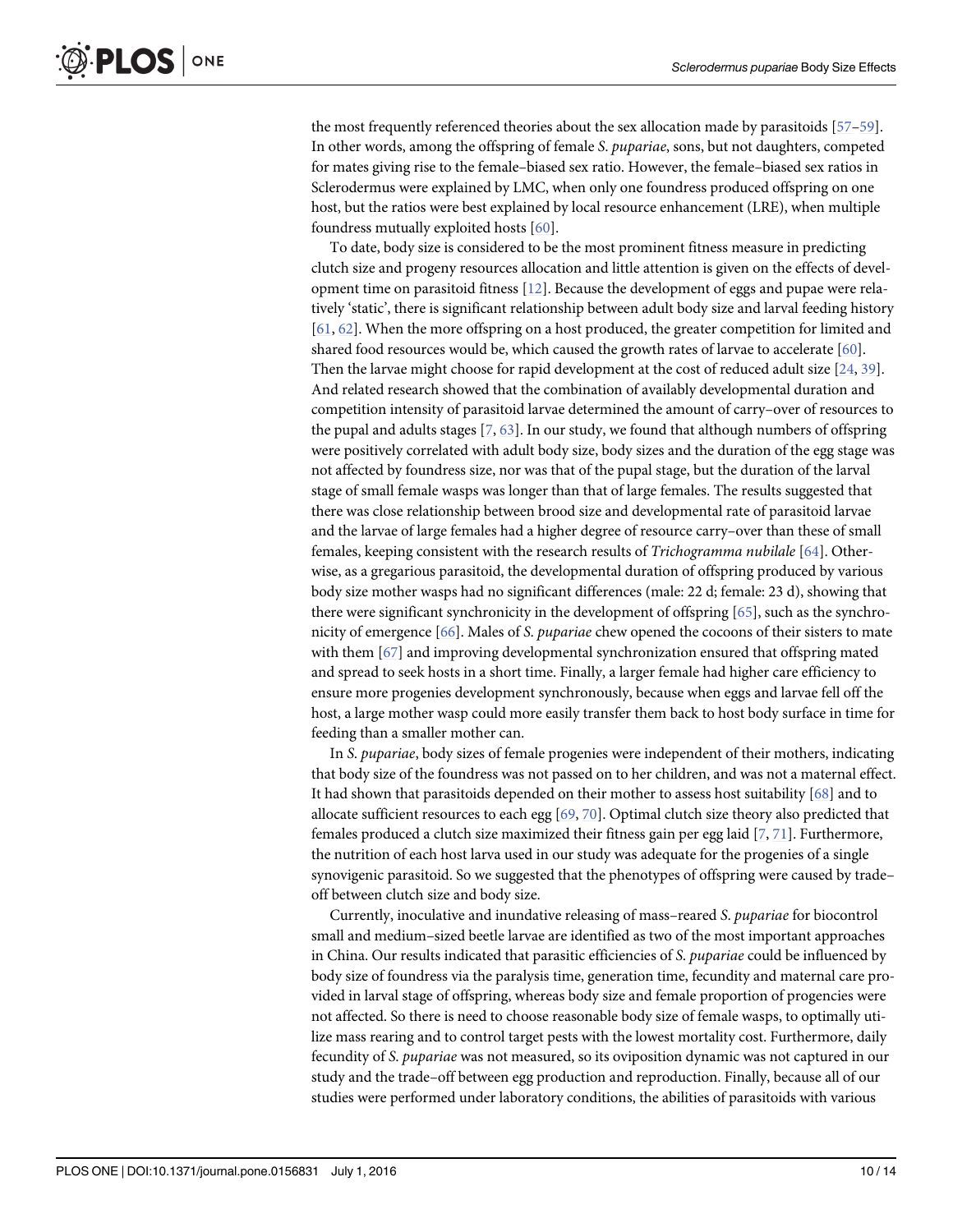<span id="page-10-0"></span>body size to forage hosts and to adapt new environments need to be further investigated and comparative studies with these under field conditions.

## Supporting Information

[S1 Fig.](http://www.plosone.org/article/fetchSingleRepresentation.action?uri=info:doi/10.1371/journal.pone.0156831.s001) The reproduction time of Sclerodermus pupariae with various body sizes. (a) paralysis time, (b) pre–oviposition period, and (c) oviposition period. (EPS)

[S2 Fig.](http://www.plosone.org/article/fetchSingleRepresentation.action?uri=info:doi/10.1371/journal.pone.0156831.s002) Relationship between body size of female wasps and fecundity (number of offspring emerged). Effect of body size on fecundity (number of offspring emerged) is significant. (EPS)

[S3 Fig.](http://www.plosone.org/article/fetchSingleRepresentation.action?uri=info:doi/10.1371/journal.pone.0156831.s003) Offspring performance of Sclerodermus pupariae with mothers of various body sizes. (a) numbers of female offspring, (b) sex ratio (proportion of females), (c) body size of female offspring. (EPS)

[S1 File.](http://www.plosone.org/article/fetchSingleRepresentation.action?uri=info:doi/10.1371/journal.pone.0156831.s004) Raw Data. File contains all data used in this manuscript. (XLSX)

[S1 Table](http://www.plosone.org/article/fetchSingleRepresentation.action?uri=info:doi/10.1371/journal.pone.0156831.s005). Costs to females of Sclerodermus pupariae of attacking Thyestilla gebleri larvae. Different letters indicate significant differences at  $P < 0.05$  (Chi–square test). (DOCX)

[S2 Table](http://www.plosone.org/article/fetchSingleRepresentation.action?uri=info:doi/10.1371/journal.pone.0156831.s006). The developmental duration of offspring and generation time of Sclerodermus pupariae with various body sizes on Thyestilla gebleri larvae. Data in the table refer to mean ± SE. Different letters within a column indicate significant differences among treatments at  $P \leq 0.05$  with Tukey's Multiple Comparison (ANOVA). (DOCX)

# Author Contributions

Conceived and designed the experiments: ZY YT SG. Performed the experiments: SG. Analyzed the data: XW SG KW YZ. Contributed reagents/materials/analysis tools: ZY. Wrote the paper: SG. Solved the operation problems in the experiment: ZY XW KW.

#### References

- [1.](#page-0-0) Andreas M, Reiter A, Cepáková E, Uhrin M. Body size as an important factor determining trophic niche partitioning in three syntopic rhinolophid bat species. Biologia. 2013; 68(1): 170–175. doi: [10.2478/](http://dx.doi.org/10.2478/s11756–012–0139–1) [s11756](http://dx.doi.org/10.2478/s11756–012–0139–1)–012–0139–1
- [2.](#page-0-0) Johnson DW, Hixon MA. Sexual and lifetime selection on body size in a marine fish: the importance of life–history trade–offs. J. Evol. Biol. 2011; 24(8): 1653–1663. doi: 10.1111/j.1420–[9101.2011.02298.x](http://dx.doi.org/10.1111/j.1420–9101.2011.02298.x) PMID: [21605216](http://www.ncbi.nlm.nih.gov/pubmed/21605216)
- [3.](#page-0-0) Dor A, Hénaut Y. Importance of body size and hunting strategy during interactions between the Mexican red–rump tarantula (Brachypelma vagans) and the wolf spider Lycosa subfusca. Can. J. Zool. 2013; 91(8): 545–553. doi: [10.1139/cjz](http://dx.doi.org/10.1139/cjz–2012–0308)–2012–0308
- [4.](#page-0-0) Osborne LL, Herricks EE. Microhabitat characteristics of Hydropsyche (Trichoptera: Hydropsychidae) and the importance of body size. J. N. Am. Benthol. Soc. 1987; 6(2): 115–124. doi: [10.2307/1467221](http://dx.doi.org/10.2307/1467221)
- [5.](#page-0-0) Stone GN, Willmer PG. Warm-up rates and body temperatures in bees: the importance of body Size, thermal regime and phylogeny. J. Exp. Biol. 1989; 147(1): 303–328.
- [6.](#page-0-0) Leather SR. Size, reproductive potential and fecundity in insects: things are not as simple as they seem. Oilos 1988; 51(3): 386-389. doi: [10.2307/3565323](http://dx.doi.org/10.2307/3565323)
- [7.](#page-1-0) Godfray HCJ. Parasitoids: Behavioral and Evolutionary Ecology. Princeton University Press; 1994.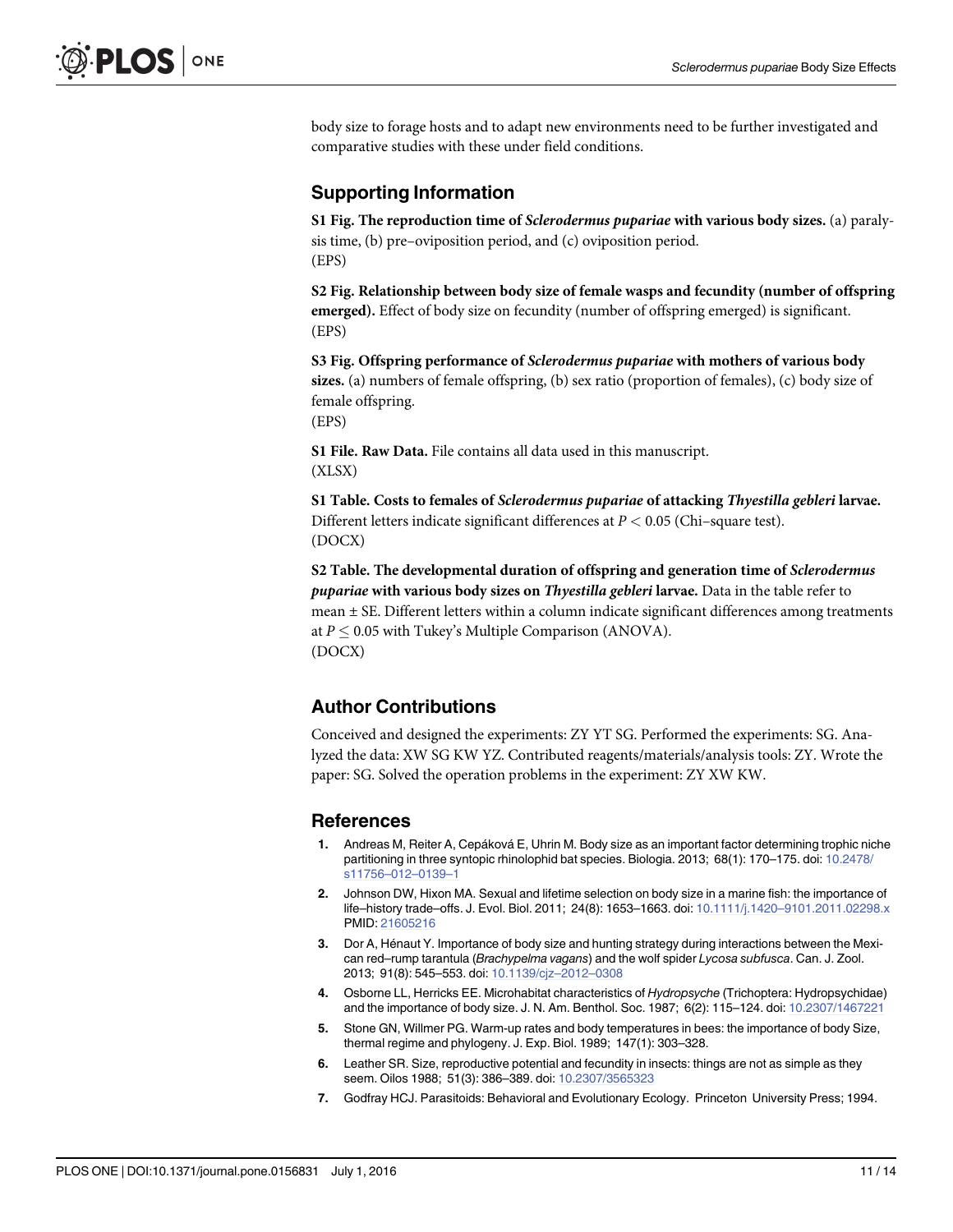- <span id="page-11-0"></span>8. Kazmer DJ, Luck RF. Field tests of the size–fitness hypothesis in the egg parasitoid, Trichogramma pretiosum. Ecology. 1995; 76(2): 412–425. doi: [10.2307/1941200](http://dx.doi.org/10.2307/1941200)
- 9. Petersen G, Hardy ICW. The importance of being larger: parasitoid intruder–owner contests and their implications for clutch size. Anim. Behav. 1996; 51(6): 1363–1373. doi: [10.1006/anbe.1996.0139](http://dx.doi.org/10.1006/anbe.1996.0139)
- 10. West SA, Flanagan KE, Godfray HCJ. The relationship between parasitoid size and fitness in the field, a study of Achrysocharoides zwoelferi (Hymenoptera: Eulophidae). J. Anim. Ecol. 1996; 65(5): 631– 639. doi: [10.2307/5742](http://dx.doi.org/10.2307/5742)
- [11.](#page-1-0) Charnov EL. The Theory of Sex Allocation. Princeton University Press; 1982.
- [12.](#page-9-0) Visser ME. The importance of being large: the relationship between size and fitness in females of the parasitoid Aphaereta minuta (Hymenoptera: Braconidae). J. Anim. Ecol. 1994; 63(4): 963-978. doi: [10.](http://dx.doi.org/10.2307/5273) [2307/5273](http://dx.doi.org/10.2307/5273)
- [13.](#page-1-0) Harvey JA. Factors affecting the evolution of development strategies in parasitoid wasps: the importance of functional constraints and incorporating complexity. Entomol. Exp. Appl. 2005; 117: 1–13. doi: 10.1111/j.1570–[7458.2005.00348.x](http://dx.doi.org/10.1111/j.1570–7458.2005.00348.x)
- [14.](#page-1-0) Stearns SC. The evolution of life histories. Oxford University Press; 1992.
- [15.](#page-1-0) Gauld I. Bolton B. The Hymenoptera. Oxford University Press; 1988.
- [16.](#page-1-0) Quicke DLJ. Parasitic Wasps. Springer; 1997.
- [17.](#page-1-0) Mayhew PJ, Blackburn TM. Does development modeorganize life–history traits in the parasitoid Hymenoptera? J. Anim. Ecol. 1999; 68: 906–916. doi: 10.1046/j.1365–[2656.1999.00338.x](http://dx.doi.org/10.1046/j.1365–2656.1999.00338.x)
- [18.](#page-1-0) Fidgen JG, Eveleigh ES, Quiring DT. Influence of host size on oviposition behaviour and fitness of Elachertus cacoeciae attacking a low-density population of spruce budworm Choristoneura fumiferana larvae. Ecol. Entomol. 2000; 25: 156–164. doi: 10.1046/j.1365–[2311.2000.00248.x](http://dx.doi.org/10.1046/j.1365–2311.2000.00248.x)
- [19.](#page-1-0) Harvey JA, Bezemer TM, Elzinga JA, Strand MR. Development of the solitary endoparasitoid Microplitis demolitor: host quality does not increase with host age and size. Ecol. Entomol. 2004; 29: 35–43. doi: 10.1111/j.0307–[6946.2004.00568.x](http://dx.doi.org/10.1111/j.0307–6946.2004.00568.x)
- 20. Harvey JA, Witjes LMA, Wagenaar R. Development of hyperparasitoid wasp Lysibia nana (Hymenoptera: Ichneumonidae) in a multitrophic framework. Environ. Entomol. 2004; 33: 1488-1496. [http://dx.](http://dx.doi.org/10.1603/0046–225X–33.5.1488) [doi.org/10.1603/0046](http://dx.doi.org/10.1603/0046–225X–33.5.1488)–225X–33.5.1488
- [21.](#page-1-0) Nakamatsu Y, Tanaka T. Food resource use of hyperparasitoid Trichomalopsis apanteloctena (Hymenoptera: Pteromalidae), an idiobiotic ectoparasitoid. Ann. Entomol. Soc. Am. 2004; 97: 994–999. [http://](http://dx.doi.org/10.1603/0013–8746(2004)097[0994:FRUOHT]2.0.CO;2) dx.doi.org/10.1603/0013–[8746\(2004\)097\[0994:FRUOHT\]2.0.CO;2](http://dx.doi.org/10.1603/0013–8746(2004)097[0994:FRUOHT]2.0.CO;2)
- [22.](#page-1-0) Sandlan KP. Host suitability and its effects on parasitoid biology in Coccygomimus turionellae (Hymenoptera: Ichneumonidae). Ann. Entomol. Soc. Am. 1982; 75: 217-221. [http://dx.doi.org/10.1093/aesa/](http://dx.doi.org/10.1093/aesa/75.3.217) [75.3.217](http://dx.doi.org/10.1093/aesa/75.3.217)
- [23.](#page-1-0) Elzinga JA, Harvey JA, Biere A. The effects of host weight at parasitism on fitness correlates of the gregarious koinobiont parasitoid Microplitis tristis and consequences for food consumption by its host, Hadena bicruris. Entomol. Exp. Appl. 2003; 108: 95–106. doi: 10.1046/j.1570–[7458.2003.00072.x](http://dx.doi.org/10.1046/j.1570–7458.2003.00072.x)
- [24.](#page-1-0) Harvey JA, Strand MR. The developmental strategies of endoparasitoid wasps vary with host feeding ecology. Ecology. 2002; 83: 2439–2451. doi: 10.1890/0012–[9658\(2002\)083\[2439:TDSOEW\]2.0.CO;2](http://dx.doi.org/10.1890/0012–9658(2002)083[2439:TDSOEW]2.0.CO;2)
- [25.](#page-1-0) Yang ZQ, Wang XY, Yao YX, Gould JR, Cao LM. A new species of Sclerodermus (Hymenoptera: Bethylidae) parasitizing Agrilus planipennis (Coleoptera: Buprestidae) from China, with a key to Chinese species. Ann. Entomol. Soc. Amer. 2012; 105(5): 619–627. <http://dx.doi.org/10.1603/AN12017>
- [26.](#page-1-0) Wu H, Wang XY, Li ML, Yang ZQ, Zeng FX, Wang HY, Bai L, Liu SJ, Sun J. Biology and mass rearing of Sclerodermus pupariae Yang et Yao (Hymenoptera: Bethylidae), an important ectoparasitoid of the emerald ash borer, Agrilus planipennis (Coleoptera: Buprestidae) in China. Acta Entomol. Sin. 2008; 51(1): 46–54.
- [27.](#page-1-0) Wu W, Cheng SC, Liu DB. Study on optimal parasitoid-host ratio of breeding bethylid with larvae of Monochamus alternatus. J. Southwest For. Coll. 2008; 28(3): 24–29.
- [28.](#page-1-0) Wang XY, Yang ZQ, Tang YL, Jiang J, Gao C, Liu YC, Zhang XW. Parasitism of Sclerodermus pupariae (Hymenoptera: Bethylidae) on the young larvae of Massicus raddei (Coleoptera: Cerambycidae). Acta Entomol. Sin. 2010; 53(6): 675–682.
- [29.](#page-1-0) Tang YL, Wang XY, Yang ZQ, Jing J, Wang XH, LÜ J. Alternative hosts of Sclerodermus pupariae (Hymenoptera: Bethylidae), a larval parasitoid of the longhorn beetle Massicus raddei (Coleoptera: Cerambycidae). Acta Entomol. Sin. 2012; 55(1): 55–62.
- [30.](#page-1-0) Wei K, Tang YL, Wang XY, Yang ZQ, Cao LM, Lu JF, Liu ES, Liu GJ. Effects of learning experience on behaviour of the generalist parasitoid Sclerodermus pupariae to novel hosts. J. Appl. Entomol. 2013; 137(6): 469–475. doi: [10.1111/jen.12031](http://dx.doi.org/10.1111/jen.12031)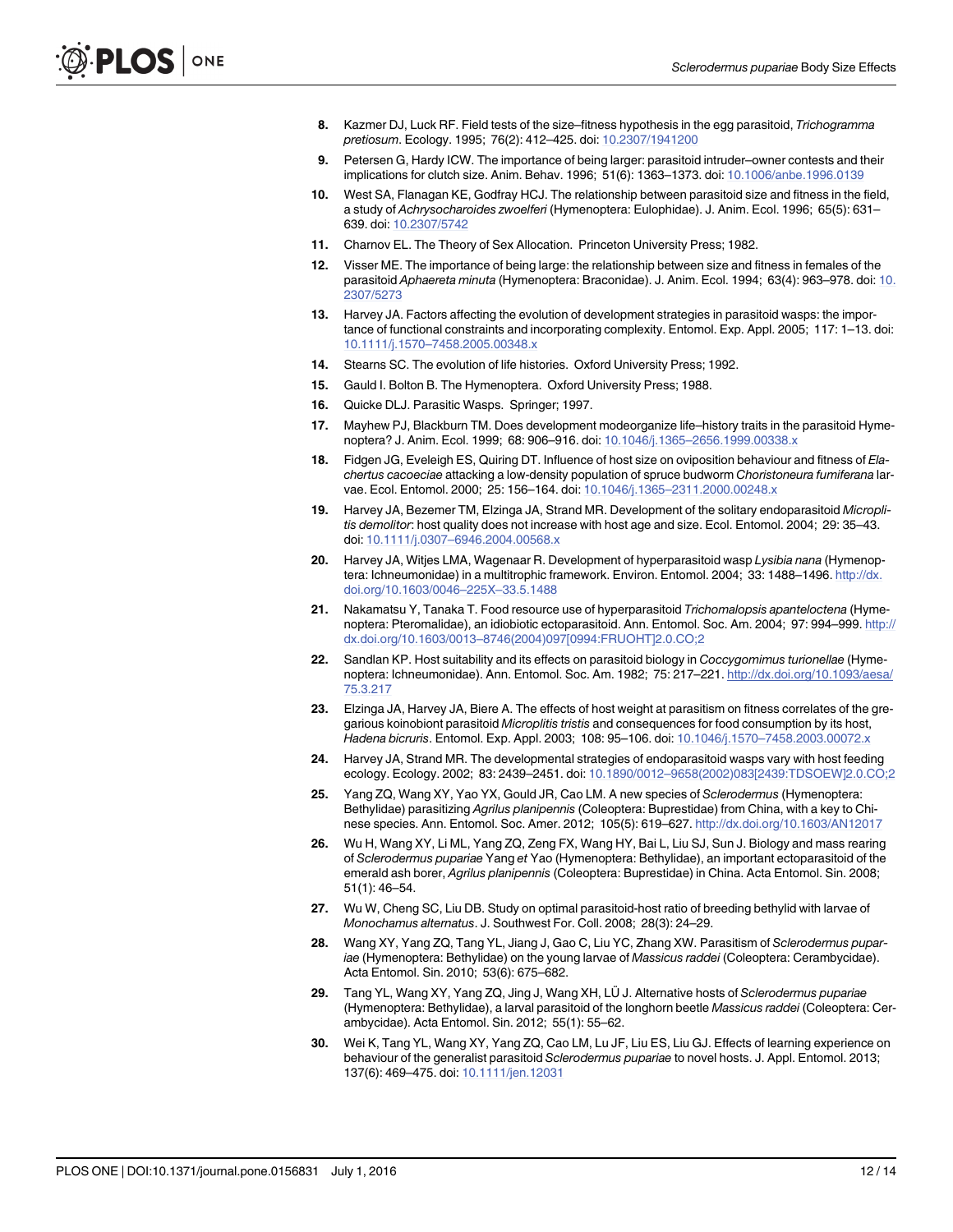- <span id="page-12-0"></span>[31.](#page-1-0) Wei K, Tang YL, Wang XY, Cao LM. The developmental strategies and related profitability of an idiobiont ectoparasitoid Sclerodermus pupariae vary with host size. Ecol. Entomol. 2014; 39(1): 101–108. doi: [10.1111/een.12074](http://dx.doi.org/10.1111/een.12074)
- [32.](#page-1-0) Yang ZQ, Wang XY, Zhang YN. Recent advances in biological control of important native and invasive forest pests in China. Biol. Control. 2014; 68: 117–128. doi: [10.1016/j.biocontrol.2013.06.010](http://dx.doi.org/10.1016/j.biocontrol.2013.06.010)
- [33.](#page-1-0) Mousseau TA, Fox CW. The adaptive significance of maternal effects. Trends. Ecol. Evol. 1998; 13 (10): 403–407. [http://dx.doi.org/10.1016/S0169](http://dx.doi.org/10.1016/S0169–5347(98)01472–4)–5347(98)01472–4 PMID: [21238360](http://www.ncbi.nlm.nih.gov/pubmed/21238360)
- [34.](#page-1-0) Messina FJ. Maternal influences on larval competition in insects. In: Mousseau TA, Fox CW. Maternal effects as adaptations. Oxford: Oxford University Press; 1998. pp. 227–243.
- [35.](#page-2-0) Fang J, Zhu L, Yang ZD, Zhao BG. Advances and problem in insect artificial diet studies. J. Sichuan For. Sci. Technol. 2003; 24(4): 18–26.
- [36.](#page-2-0) Zeng CH, Yang DM, Ye WJ, Zhou ZJ, Yang W. Research on manual reproduction techniques of Scleroderma sichuanensis. J. Sichuan For. Sci. Technol. 1997; 18(3): 14–17.
- [37.](#page-2-0) Hu Z, Zhao X, Li Y, Liu X, Zhang Q. Maternal care in the parasitoid Sclerodermus harmandi (Hymenoptera: Bethylidae). PLoS ONE. 2012; 7(12): e51246. doi: [10.1371/journal.pone.0051246](http://dx.doi.org/10.1371/journal.pone.0051246) PMID: [23251468](http://www.ncbi.nlm.nih.gov/pubmed/23251468)
- [38.](#page-2-0) Li GQ, Mu LL. Competition among parasitoids for host during foraging and oviposition. Acta Ecol. Sin. 2006; 26(4): 1261–1269.
- [39.](#page-2-0) Strand MR. Developmental traits and life-history evoluton in parasitoids. In: Hochberg ME, Ives AR. Parasitoid population biology. Princeton: Princeton University Press; 2000. pp. 139–162.
- [40.](#page-6-0) Wei K, Gao SK, Tang YL, Wang XY, Yang ZQ. Determination of the optimal parasitoid-to-host ratio for efficient mass-rearing of the parasitoid, Sclerodermus pupariae (Hymenoptera: Bethylidae). Ecol. Entomol. 2016,
- [41.](#page-6-0) Zeng CH, Yang DM, Ye WJ, Zhou ZJ, Yang W. Research on manual reproduction techniques of Scleroderma sichuanensis. J. Sichan For. Sci. Technol. 1997; 18(3): 14–17.
- [42.](#page-6-0) Chen J, Cheng HZ, Zhang SM. Breeding Scleroderma guani Xiao et Wu with Ptilineurus marmortus Reitter. Plant Prot. 1995; 17(26): 26–27.
- 43. Dai PL, Xu ZQ, Tian SP. The optimal parasitoid–host ratio of rearing Scleroderma guani using Tenebrio molitor. Chin. Bull. Entomol. 2005; 42(3): 308–311.
- [44.](#page-6-0) Zhou N, Hu DF, Yao SZ, Cui YY. The effect of different parasitoid–host quantity on Scleroderma guani breeding. Natl. Enem. Insect. 2006; 28(3): 97–102.
- [45.](#page-8-0) Karsai I, Vajda Z. Characteristics of spiders captured by Anopilus viaticus paganus Dahlb. Proceeding of the 4th ECE/XIII Gödöllo. 1991; 504–509.
- [46.](#page-8-0) Kazmer DJ, Luck RF. Field tests of the size–fitness hypothesis in the egg parasitoid, Trichogramma pretiosum. Ecology. 1995; 76(2): 412-425. doi: [10.2307/1941200](http://dx.doi.org/10.2307/1941200)
- [47.](#page-8-0) Maynard SJ, Parker GA. The logic of asymmetric contests. Anim. Behav. 1976; 24(1): 159–175. doi: [10.1016/S0003](http://dx.doi.org/10.1016/S0003–3472(76)80110–8)–3472(76)80110–8
- [48.](#page-8-0) Hammerstein P. The role of asymmetries in animal contests. Anim. Behav. 1981; 29(1): 193–205. doi: [10.1016/S0003](http://dx.doi.org/10.1016/S0003–3472(81)80166–2)–3472(81)80166–2
- [49.](#page-8-0) Blackburn TM. Evidence for a 'fast–slow' continuum of life–history traits among parasitoid Hymenop-tera. Funct. Ecol. 1991; 5(1): 65-74. doi: [10.2307/2389556](http://dx.doi.org/10.2307/2389556)
- [50.](#page-8-0) Honek A. Intraspecific variation in body size and fecundity in insects: a general relationship. Oikos. 1993; 66(3): 483–492. doi: [10.2307/3544943](http://dx.doi.org/10.2307/3544943)
- [51.](#page-8-0) Kasamatsu E, Abe J. Influence of body size on fecundity and sperm management in the parasitoid wasp Anisopteromalus calandrae. Physiol. Entomol. 2015; 40(3): 223-231. doi: [10.1111/phen.12106](http://dx.doi.org/10.1111/phen.12106)
- [52.](#page-8-0) Lauzière I, Perez–Lachaud G, Brodeur J. Effect of female body size and adult feeding on the fecundity and longevity of the parasitoid Cephalonomia stephanoderis Betrem. Hymenoptera: Bethylidae. Ann. Entomol. Soc. Am. 2000; 93(1): 103–109. [http://dx.doi.org/10.1603/0013](http://dx.doi.org/10.1603/0013–8746(2000)093[0103:EOFBSA]2.0.CO;2)–8746(2000)093[0103: [EOFBSA\]2.0.CO;2](http://dx.doi.org/10.1603/0013–8746(2000)093[0103:EOFBSA]2.0.CO;2)
- [53.](#page-8-0) Sagarra LA, Vincent C, Stewart RK. Body size as an indicator of parasitoid quality in male and female Anagyrus kamali (Hymenoptera: Encyrtidae). Bull. Entomol. Res. 2001; 91(5): 363-367. [http://dx.doi.](http://dx.doi.org/10.1079/BER2001121) [org/10.1079/BER2001121](http://dx.doi.org/10.1079/BER2001121) PMID: [11583599](http://www.ncbi.nlm.nih.gov/pubmed/11583599)
- [54.](#page-8-0) Santolamazza–Carbone S, Nieto MP, Rivera AC. Maternal size and age affect offspring sex ratio in the solitary egg parasitoid Anaphes nitens. Entomol. Exp. Appl. 2007; 125(1): 23-32. doi: [10.1111/j.1570](http://dx.doi.org/10.1111/j.1570–7458.2007.00595.x)-[7458.2007.00595.x](http://dx.doi.org/10.1111/j.1570–7458.2007.00595.x)
- [55.](#page-8-0) Charnov EL, Los–den Hartog RL, Jones WT, Assem J van den. Sex ratio evolution in a variable environment. Nat. London. 1981; 289: 27–33.